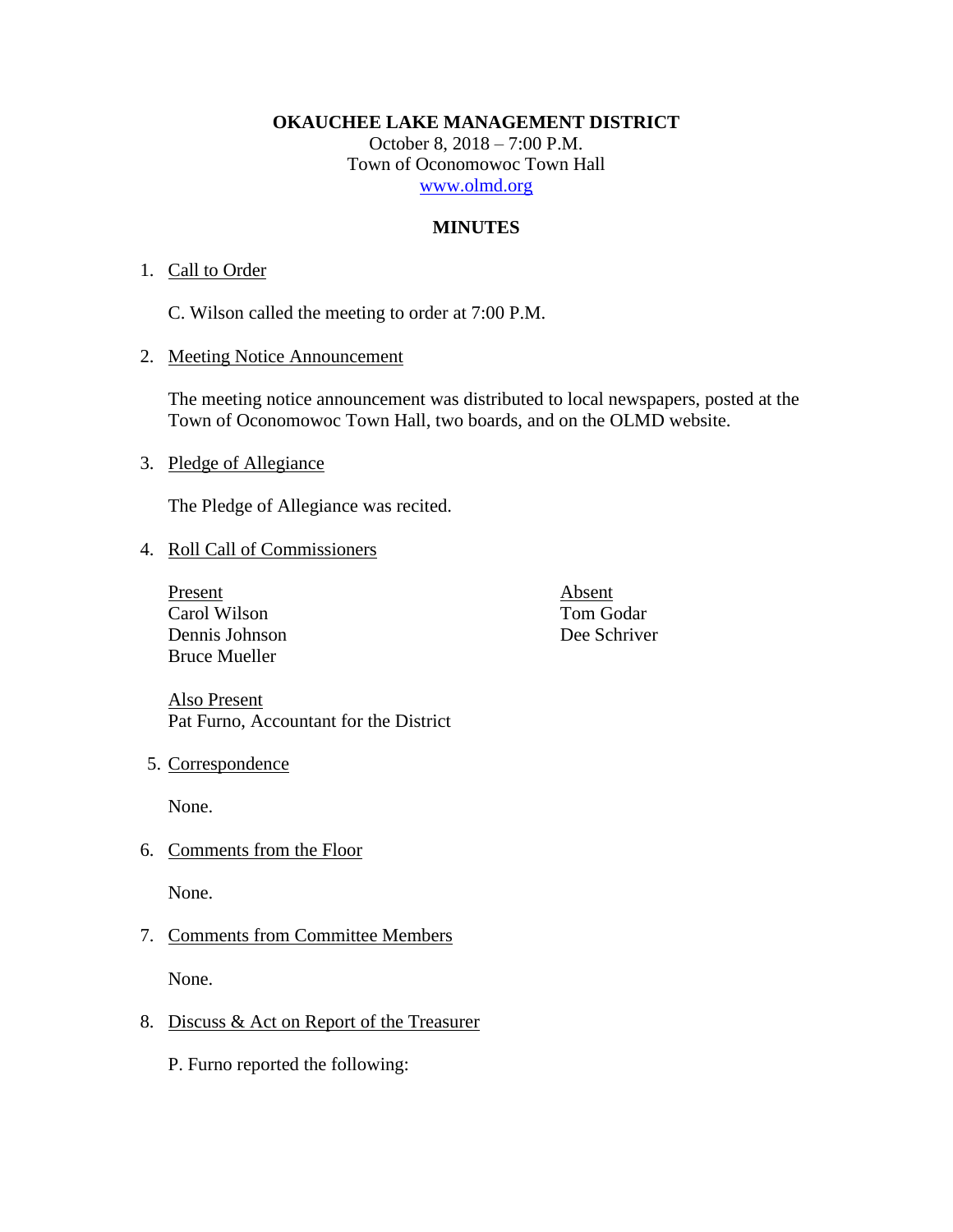Okauchee Lake Management District Meeting October 8, 2018 Page 2 of 4

| Total Revenues:     | \$343,984.25 |
|---------------------|--------------|
| Total Expenditures: | \$310,446.89 |
| Total:              | \$33,537.36  |

**B. Mueller moved to accept the Report of the Treasurer as presented. D. Johnson seconded the motion. There was no further discussion. All were in favor. Motion carried unanimously.**

8. Approve Checks & Vouchers

**B. Mueller moved to approve the bills to be paid for September, 2018. D. Johnson seconded the motion. There was no further discussion. All were in favor. Motion carried.**

**D. Johnson moved to approve the bills to be paid for October, 2018. B. Mueller seconded the motion. There was no further discussion. All were in favor. Motion carried.**

P. Furno noted the special charge for aquatic plant management noted at the August 28, 2018 Annual Meeting should have been \$260.34.

### 10. Approve Minutes of the Previous Meeting

**B. Mueller moved to approve the August 13, 2018 meeting minutes as presented. C. Wilson seconded the motion. There was no further discussion. All were in favor. Motion carried.**

**B. Mueller moved to approve the August 27, 2018 Organizational Meeting minutes as presented. C. Wilson seconded the motion. There was no further discussion. All were in favor. Motion carried.**

### 11. Review Draft 2018 Annual Meeting Minutes

This item would be placed on the next OLMD meeting agenda.

### 12. Aquatic Plant Management Report

D. Johnson reported barging would be completed October 12, 2018 with the cutters being removed from the water near that date. Efforts were underway to power wash and maintain the equipment. Repairs were being completed by the crew and would be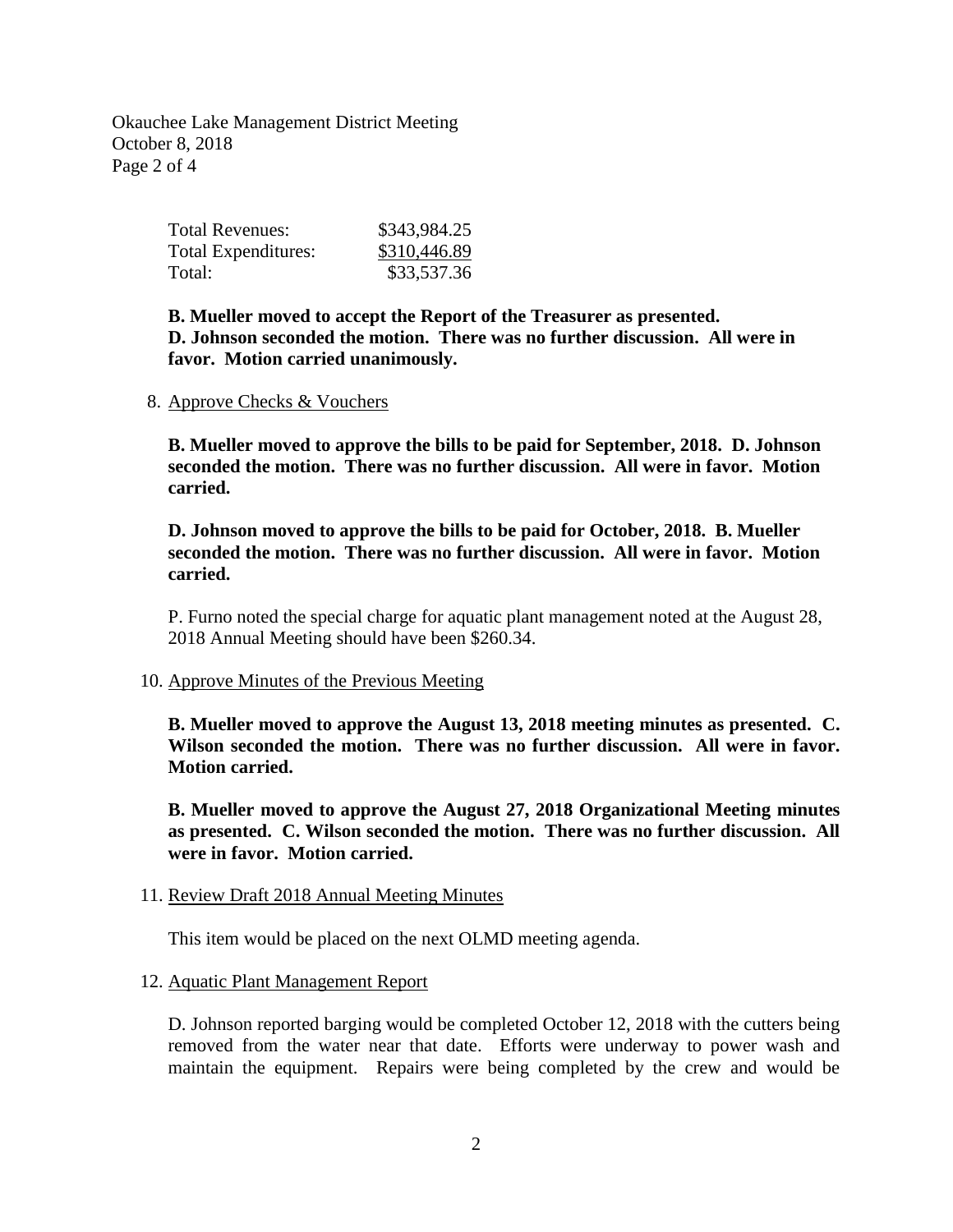Okauchee Lake Management District Meeting October 8, 2018 Page 3 of 4

> finished in the next two weeks. C. Wilson thanked the crew for their hard work and Gary Steinmueller for his report at the 2018 Annual Meeting.

### a. Discuss & Act On Okauchee Lake Chemical Weed Spraying Program

D. Johnson explained Dee Schriver and he met with, Heidi Bunk and Carroll Shaw of the Wisconsin DNR since the last meeting. They toured Lower Okauchee Lake near Parks Bay to discuss recent changes to the DNR weed spraying schedule. Historically the spraying season corresponded with the weed harvesting season from May to October each year. This year the DNR prohibited chemical weed spraying after July 4, 2018 for the season. There were several areas that typically were sprayed after this date; however, this year weed spraying was only allowed in navigational lanes. Restriction of the weed spraying schedule was of concern. This removed an effective "tool" from the aquatic plant management plan for Okauchee Lake. To have the weed spraying restricted to navigational lanes only seemed a waste of OLMD resources because the weed would grow back quickly to fill in those areas. This was not an efficient or effective aquatic plant management effort. Anecdotally the historic weed spraying efforts had noted improvements in the wide variety of native aquatic plants that were in the lake. All agreed that the weeds looked good in the areas surveyed after spraying had taken place. The change in spraying season was difficult to understand if all present at the DNR meeting thought the sprayed areas were successful. H. Bunk had agreed fall chemical treatments in Tierney Bay were helpful; however, in order to be consistent with other DNR policies, sampling prior to spraying was now required in certain test areas. D. Johnson would like to see a new five year aquatic plant management plan that included the historic spraying schedule in order to maintain the current efforts in effectively treating the weed growth. Discussion ensued. Concern was expressed for the aquatic plant management plan becoming increasingly expensive as a result of having the survey 225 intercept points on the lake prior to spraying in the spring. Cutters would have to visit areas of the lake where spraying was no longer allowed. This would take time away from other areas of the lake that required cutting by the crew that were already difficult to manage. Spraying of the navigational lanes only was declined in order to put resources toward the survey points in the spring. Additional discussion took place regarding how to proceed with this matter. Additional information would be available at the next regular OLMD meeting.

### 13. Update on Clean Boats, Clean Waters Grant Program

This item will be placed on the next OLMD regular meeting agenda.